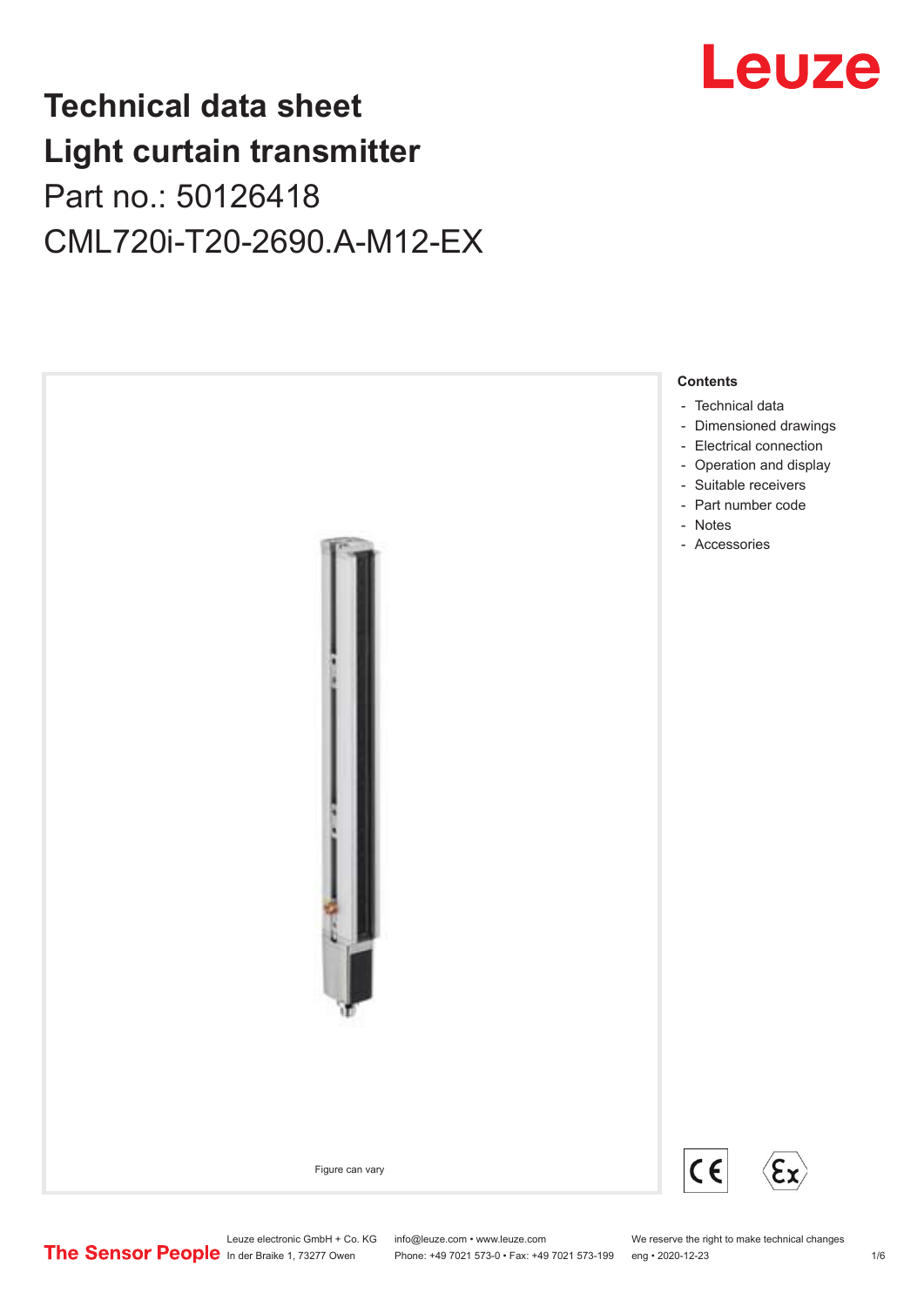## <span id="page-1-0"></span>**Technical data**

# Leuze

#### **Basic data**

| <b>Basic data</b>               |                                                                    | <b>Mechanical data</b>         |                              |  |
|---------------------------------|--------------------------------------------------------------------|--------------------------------|------------------------------|--|
| <b>Series</b>                   | 720                                                                | Design                         | Cubic                        |  |
| <b>Operating principle</b>      | Throughbeam principle                                              | Dimension (W x H x L)          | 30.7 mm x 40.3 mm x 2,743 mm |  |
| Device type                     | Transmitter                                                        | <b>Housing material</b>        | Metal                        |  |
| <b>Contains</b>                 | 2x BT-NC sliding block                                             | <b>Metal housing</b>           | Aluminum                     |  |
| <b>Application</b>              | Object measurement                                                 | Lens cover material            | Plastic                      |  |
|                                 |                                                                    | <b>Housing color</b>           | Silver                       |  |
| <b>Special version</b>          |                                                                    | Type of fastening              | Groove mounting              |  |
| <b>Special version</b>          | Crossed-beam scanning                                              |                                | Via optional mounting device |  |
|                                 | Diagonal-beam scanning                                             |                                |                              |  |
|                                 | Ex-protected                                                       | <b>Operation and display</b>   |                              |  |
|                                 | Parallel-beam scanning                                             | Type of display                | LED                          |  |
|                                 |                                                                    | <b>Number of LEDs</b>          | 1 Piece(s)                   |  |
| <b>Optical data</b>             |                                                                    |                                |                              |  |
| <b>Operating range</b>          | Guaranteed operating range                                         | <b>Environmental data</b>      |                              |  |
| <b>Operating range</b>          | 0.37m                                                              | Ambient temperature, operation | $-3060 °C$                   |  |
| <b>Operating range limit</b>    | Typical operating range                                            | Ambient temperature, storage   | $-4070 °C$                   |  |
| <b>Operating range limit</b>    | 0.29m                                                              |                                |                              |  |
| <b>Measurement field length</b> | 2,690 mm                                                           | <b>Ex specification</b>        |                              |  |
| <b>Number of beams</b>          | 135 Piece(s)                                                       | Ex-zone                        | 22                           |  |
| <b>Beam spacing</b>             | 20 mm                                                              | Ex device group                | $\ensuremath{\mathsf{II}}$   |  |
| <b>Light source</b>             | LED, Infrared                                                      |                                |                              |  |
| <b>LED light wavelength</b>     | 940 nm                                                             | <b>Certifications</b>          |                              |  |
|                                 |                                                                    | Degree of protection           | IP 65                        |  |
| <b>Measurement data</b>         |                                                                    | <b>Protection class</b>        | III                          |  |
| Minimum object diameter         | 30 mm                                                              | <b>Standards applied</b>       | IEC 60947-5-2                |  |
| <b>Electrical data</b>          |                                                                    | <b>Classification</b>          |                              |  |
| <b>Protective circuit</b>       | Polarity reversal protection                                       | <b>Customs tariff number</b>   | 90314990                     |  |
|                                 | Short circuit protected                                            | eCl@ss 5.1.4                   | 27270910                     |  |
|                                 | Transient protection                                               | eCl@ss 8.0                     | 27270910                     |  |
|                                 |                                                                    | eCl@ss 9.0                     | 27270910                     |  |
| Performance data                |                                                                    | eCl@ss 10.0                    | 27270910                     |  |
| Supply voltage $U_{\rm B}$      | 18  30 V, DC                                                       | eCl@ss 11.0                    | 27270910                     |  |
| <b>Residual ripple</b>          | 0  15 %, From $U_{\rm B}$                                          | <b>ETIM 5.0</b>                | EC002549                     |  |
| <b>Open-circuit current</b>     | 0  435 mA, The specified values refer                              | <b>ETIM 6.0</b>                | EC002549                     |  |
|                                 | to the entire package consisting of trans-<br>mitter and receiver. | <b>ETIM 7.0</b>                | EC002549                     |  |
|                                 |                                                                    |                                |                              |  |
| <b>Timing</b>                   |                                                                    |                                |                              |  |
| Readiness delay                 | 450 ms                                                             |                                |                              |  |
| <b>Cycle time</b>               | 4.48 ms                                                            |                                |                              |  |
| <b>Connection</b>               |                                                                    |                                |                              |  |

| Type of display                | LED           |
|--------------------------------|---------------|
| <b>Number of LEDs</b>          | 1 Piece(s)    |
|                                |               |
| <b>Environmental data</b>      |               |
| Ambient temperature, operation | $-30$ 60 °C   |
| Ambient temperature, storage   | $-40$ 70 °C   |
| <b>Ex specification</b>        |               |
| Ex-zone                        | 22            |
| Ex device group                | $\mathsf{II}$ |
| <b>Certifications</b>          |               |
| Degree of protection           | IP 65         |
| <b>Protection class</b>        | III           |
| <b>Standards applied</b>       | IEC 60947-5-2 |
| <b>Classification</b>          |               |
| <b>Customs tariff number</b>   | 90314990      |
| eCl@ss 5.1.4                   | 27270910      |
| eCl@ss 8.0                     | 27270910      |
| eCl@ss 9.0                     | 27270910      |
| eCl@ss 10.0                    | 27270910      |
|                                |               |

| eCl@ss 10.0     | 27270910 |
|-----------------|----------|
| eCl@ss $11.0$   | 27270910 |
| <b>ETIM 5.0</b> | EC002549 |
| <b>ETIM 6.0</b> | EC002549 |
| <b>ETIM 7.0</b> | EC002549 |

#### **Connection**

| <b>Number of connections</b> | 1 Piece(s)             |
|------------------------------|------------------------|
| Plug outlet                  | Axial                  |
| <b>Connection 1</b>          |                        |
| <b>Function</b>              | Connection to receiver |
|                              | Sync-input             |
|                              | Voltage supply         |
| <b>Type of connection</b>    | Connector              |
| <b>Thread size</b>           | M <sub>12</sub>        |
| <b>Type</b>                  | Male                   |
| <b>Material</b>              | Metal                  |
| No. of pins                  | 5-pin                  |
| <b>Encoding</b>              | A-coded                |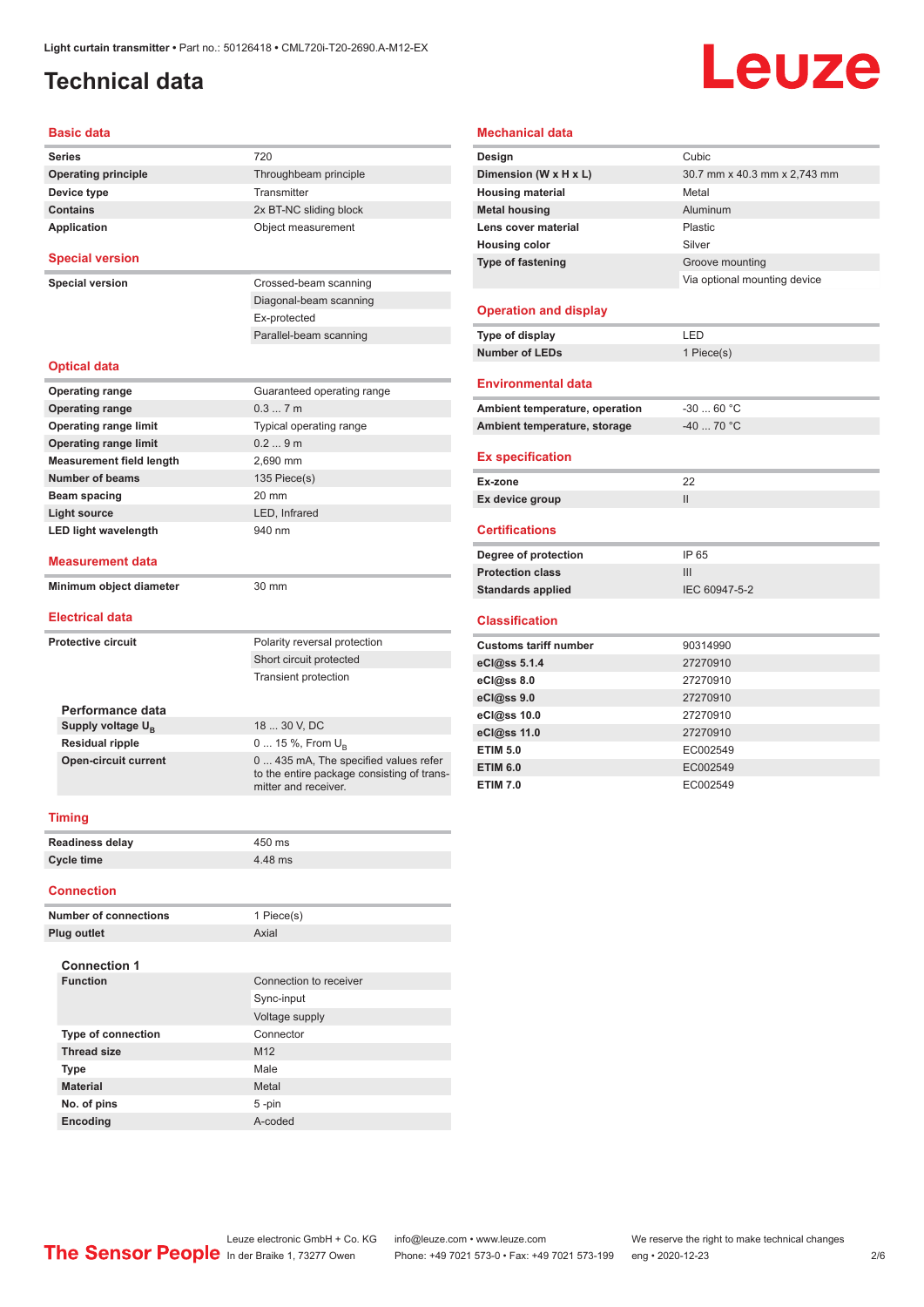### <span id="page-2-0"></span>**Dimensioned drawings**

All dimensions in millimeters



L Profile length 2728 mm

T Transmitter R Receiver



- A Beam spacing 20 mm
- B Measurement field length 2690 mm
- F M6 thread
- G Fastening groove

- X3
- A PWR / SW IN / OUT B BUS IN / OUT

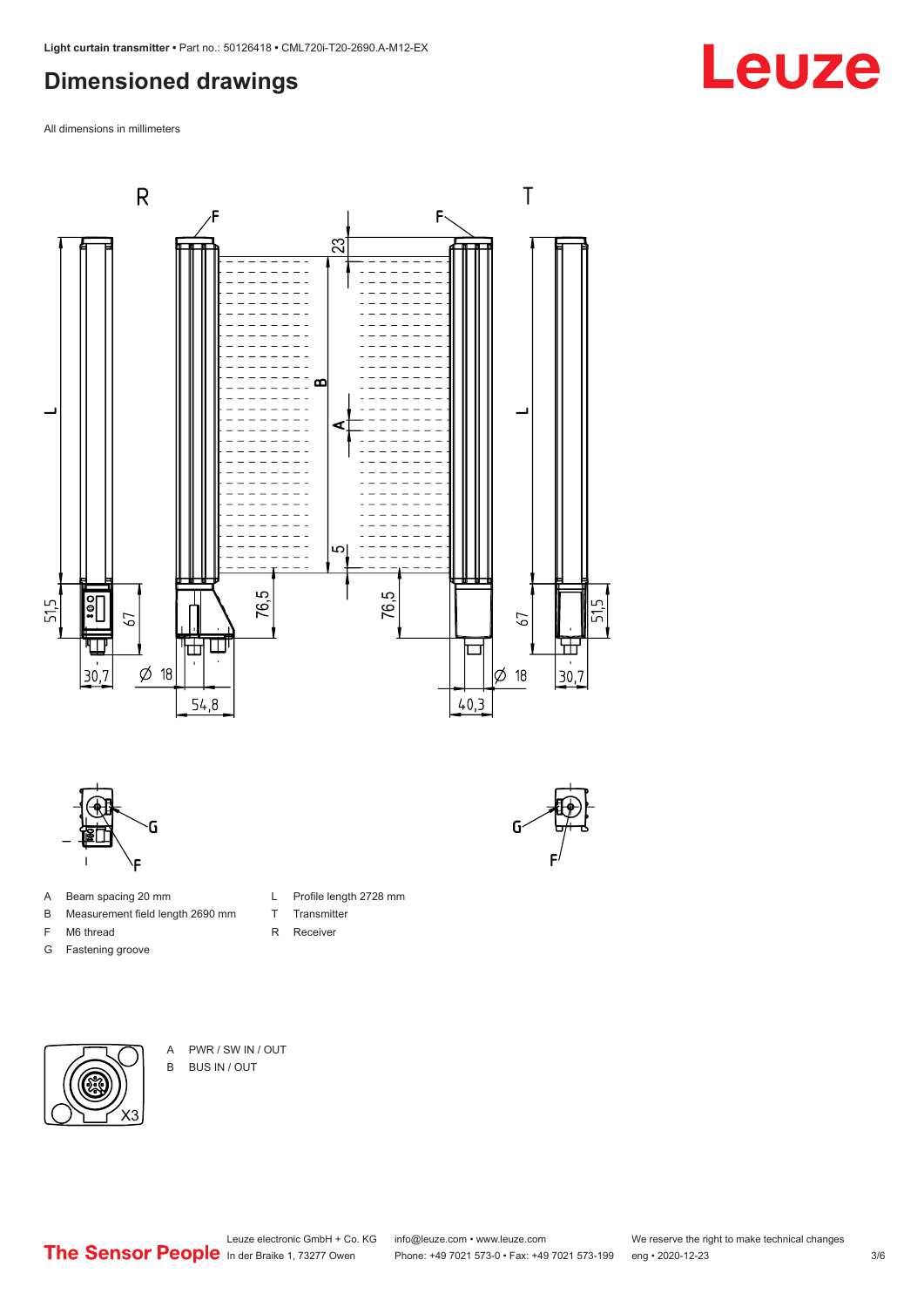### <span id="page-3-0"></span>**Electrical connection**

## Leuze

2

 $\frac{1}{\sqrt{2}}$ 

1

5

#### **Connection 1**

| <b>Function</b>    | Connection to receiver |  |
|--------------------|------------------------|--|
|                    | Sync-input             |  |
|                    | Voltage supply         |  |
| Type of connection | Connector              |  |
| <b>Thread size</b> | M12                    |  |
| <b>Type</b>        | Male                   |  |
| <b>Material</b>    | Metal                  |  |
| No. of pins        | $5$ -pin               |  |
| Encoding           | A-coded                |  |

#### **Pin Pin assignment**

| <b>FE/SHIELD</b><br>$V +$<br>$\overline{2}$ |  |  |
|---------------------------------------------|--|--|
|                                             |  |  |
|                                             |  |  |
| <b>GND</b><br>3                             |  |  |
| RS 485 Tx+<br>$\overline{4}$                |  |  |
| RS 485 Tx-<br>5                             |  |  |

### **Operation and display**

| <b>LED</b> | Display                                      | <b>Meaning</b>                                           |
|------------|----------------------------------------------|----------------------------------------------------------|
|            | Green, continuous light                      | Continuous mode                                          |
|            | Off                                          | No communication with the receiver / waiting for trigger |
|            | green, flashing in sync with the measurement | Measurement frequency display                            |

#### **Suitable receivers**

| Part no. | <b>Designation</b>               | <b>Article</b>         | <b>Description</b>                                                                                   |
|----------|----------------------------------|------------------------|------------------------------------------------------------------------------------------------------|
| 50126387 | CML720i-R20-<br>2690.A/CN-M12-EX | Light curtain receiver | Operating range: 0.3  7 m<br>Interface: CANopen, IO-Link<br>Connection: Connector, M12, Axial, 8-pin |

#### **Part number code**

Part designation: **CML7XXi-YZZ-AAAA.BCCCDDD-EEEFFF**

| <b>Operating principle</b><br>Measuring light curtain               |  |  |
|---------------------------------------------------------------------|--|--|
| <b>Series</b><br>720i: 720i series<br>730i: 730i series             |  |  |
| Device type<br>T: transmitter<br>R: receiver                        |  |  |
| Beam spacing<br>$05:5$ mm<br>10:10 mm<br>20:20 mm<br>40:40 mm       |  |  |
| Measurement field length [mm], dependent on beam spacing            |  |  |
| Equipment<br>A: connector outlet, axial<br>R: rear connector outlet |  |  |
|                                                                     |  |  |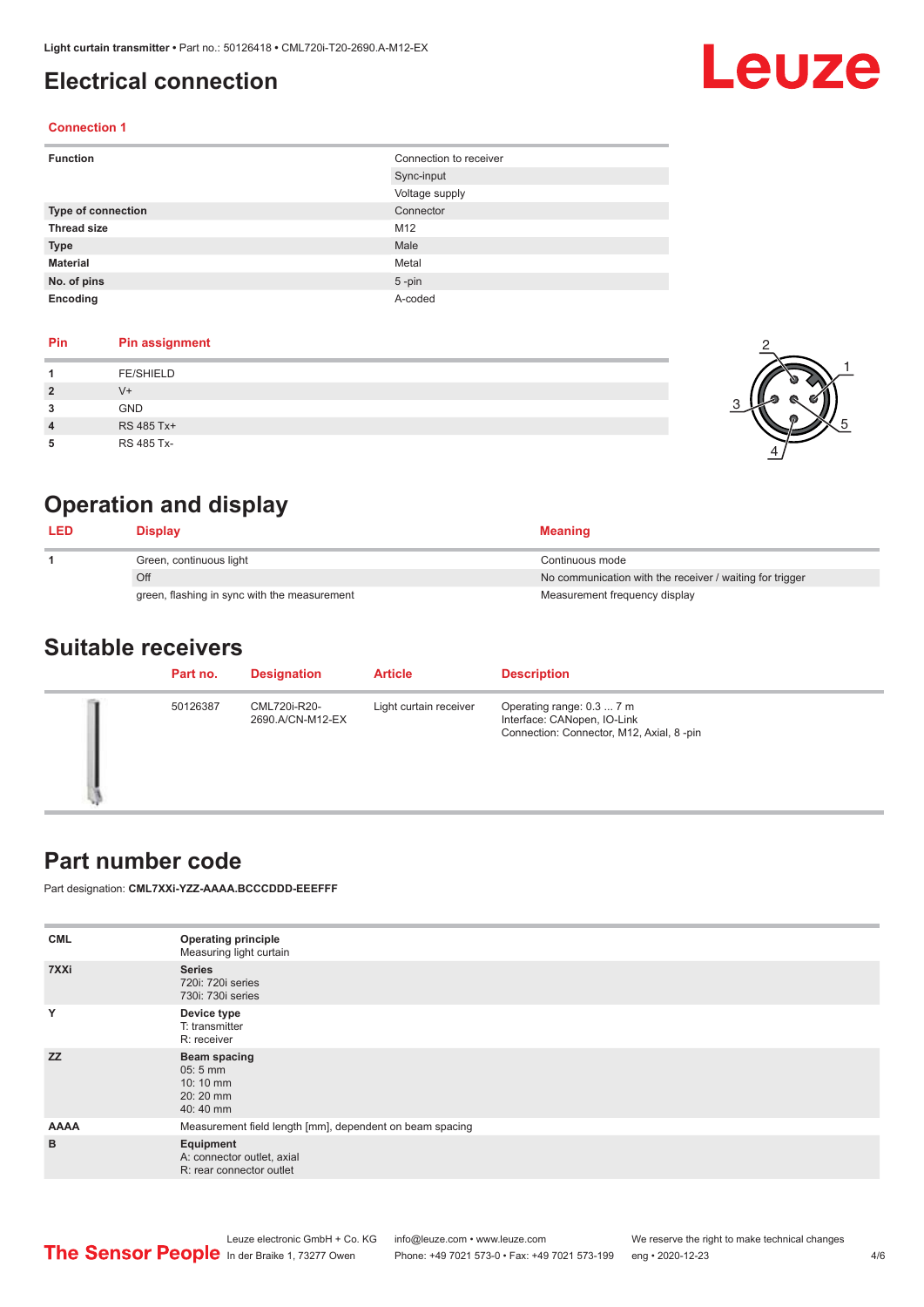#### <span id="page-4-0"></span>**Part number code**



| $_{\rm ccc}$ | Interface<br>L: IO-Link<br>/CN: CANopen<br>/PB: PROFIBUS<br>/PN: PROFINET<br>/CV: Analog current and voltage output<br>/D3: RS 485 Modbus |
|--------------|-------------------------------------------------------------------------------------------------------------------------------------------|
| <b>DDD</b>   | <b>Special equipment</b><br>-PS: Power Setting                                                                                            |
| EEE          | <b>Electrical connection</b><br>M12: M12 connector                                                                                        |
| FFF          | -EX: Explosion protection                                                                                                                 |
| <b>Note</b>  |                                                                                                                                           |
| $\bullet$    | $\&$ A list with all available device types can be found on the Leuze website at www.leuze.com.                                           |

#### **Notes**

| Observe intended use!                                                                                                                                                                                                      |
|----------------------------------------------------------------------------------------------------------------------------------------------------------------------------------------------------------------------------|
| $\%$ This product is not a safety sensor and is not intended as personnel protection.<br>§ The product may only be put into operation by competent persons.<br>§ Only use the product in accordance with its intended use. |

#### **For UL applications:**

ª For UL applications, use is only permitted in Class 2 circuits in accordance with the NEC (National Electric Code).

ª These proximity switches shall be used with UL Listed Cable assemblies rated 30V, 0.5A min, in the field installation, or equivalent (categories: CYJV/ CYJV7 or PVVA/PVVA7)

#### **Accessories**

#### Connection technology - Interconnection cables

|        |                           | Part no. | <b>Designation</b>                     | <b>Article</b>        | <b>Description</b>                                                                                                                                                                                                                                    |
|--------|---------------------------|----------|----------------------------------------|-----------------------|-------------------------------------------------------------------------------------------------------------------------------------------------------------------------------------------------------------------------------------------------------|
| ▤<br>⊟ | (. : :)<br>heiro<br>مستعت | 50129781 | <b>KDS DN-M12-5A-</b><br>M12-5A-P3-050 | Interconnection cable | Suitable for interface: IO-Link, DeviceNet, CANopen<br>Connection 1: Connector, M12, Axial, Female, A-coded, 5-pin<br>Connection 2: Connector, M12, Axial, Male, A-coded, 5-pin<br>Shielded: Yes<br>Cable length: 5,000 mm<br>Sheathing material: PUR |